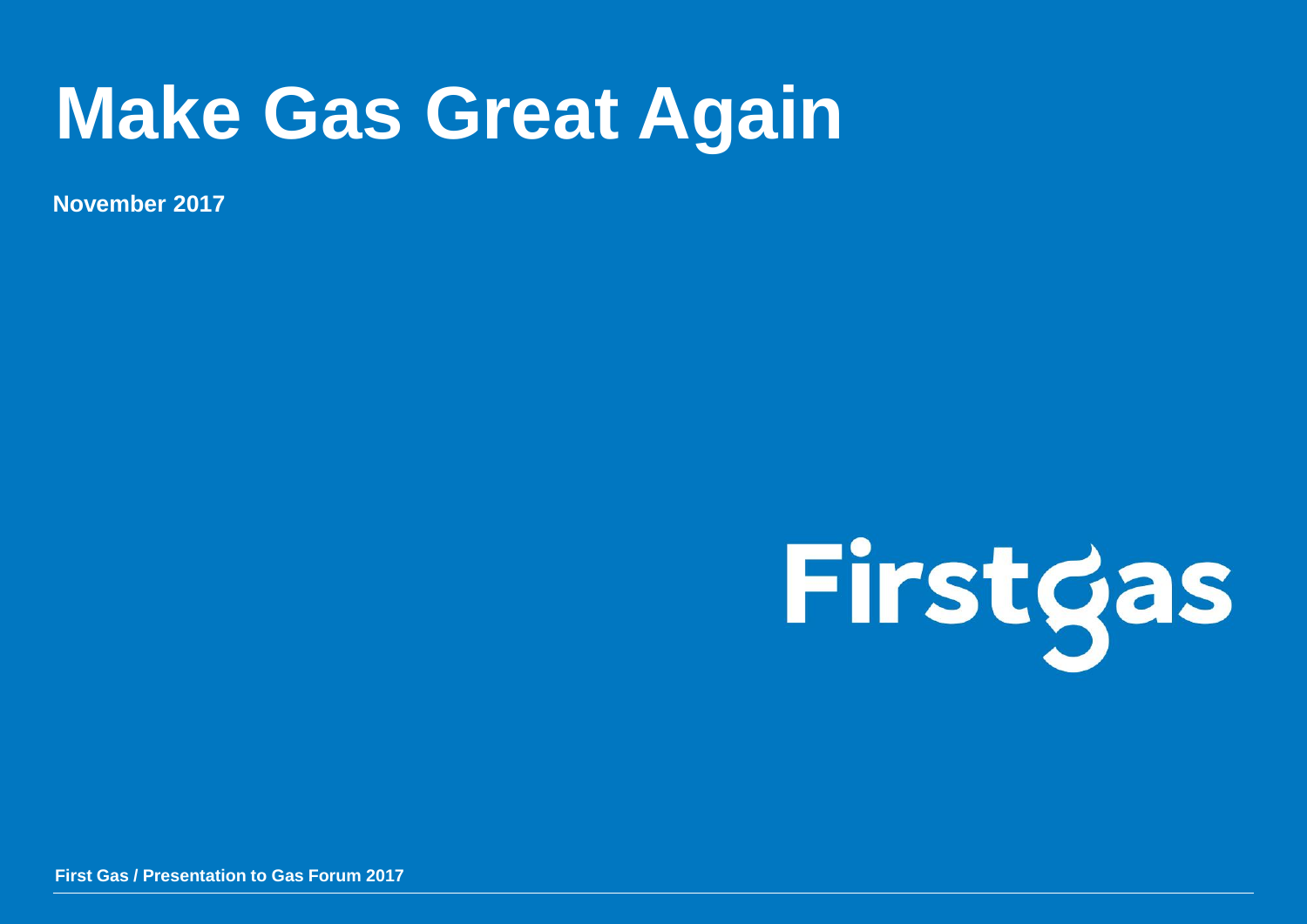#### **Let us consider**



- Was gas ever "great"?
- What has changed?
- So is gas "great" now?
- Could gas be "great" again?
- How could this happen?
- Where to from here?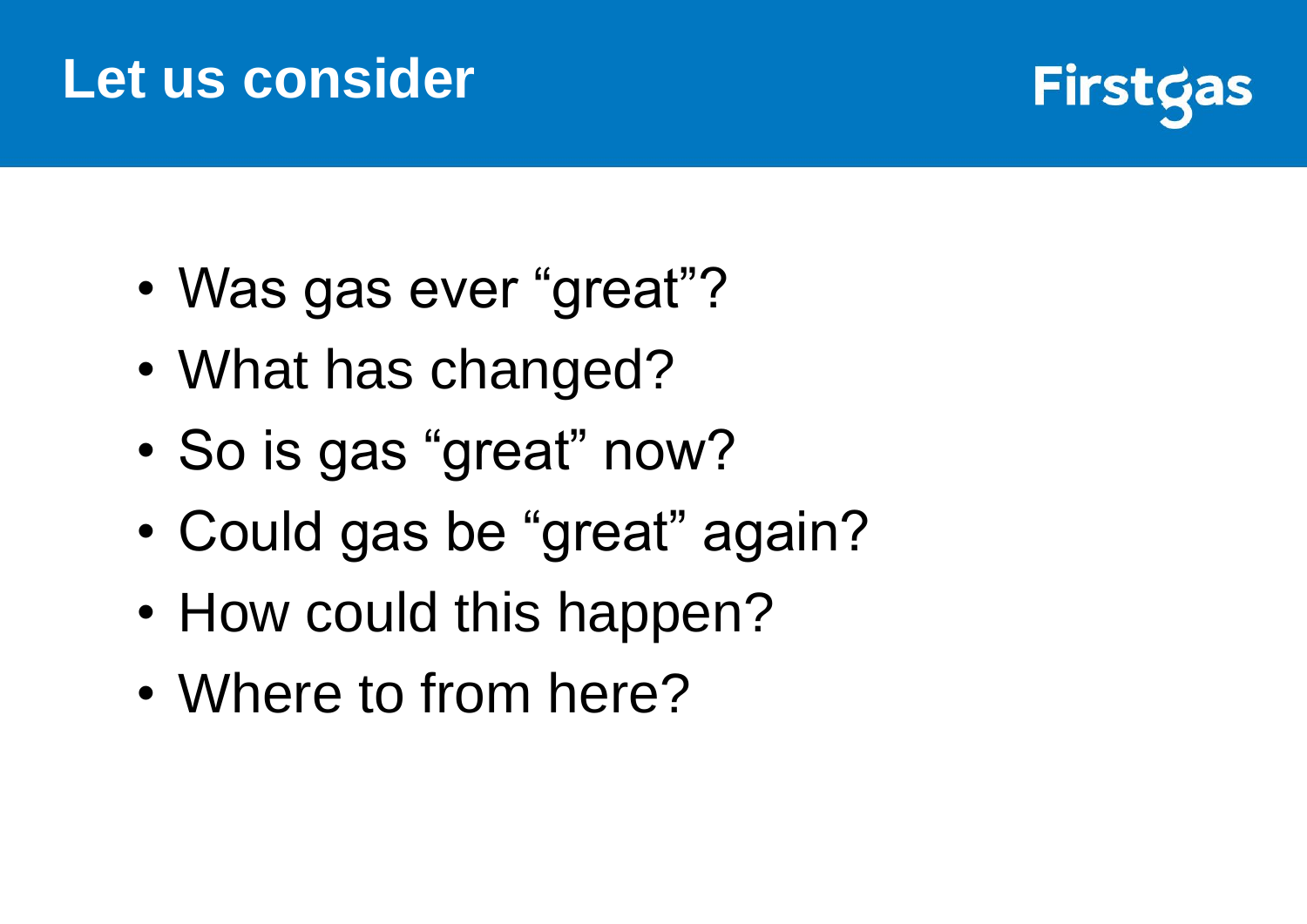### **Was gas ever "great"?**



#### **Yes – there used to be:**

- Integrated utilities that were the place for "gas"
- Dedicated gas appliance showrooms
- Strong advertising campaigns by industry participants
- GANZ marketing committee, generic advertising including TV
- Promotion of gas to the young through initiatives in schools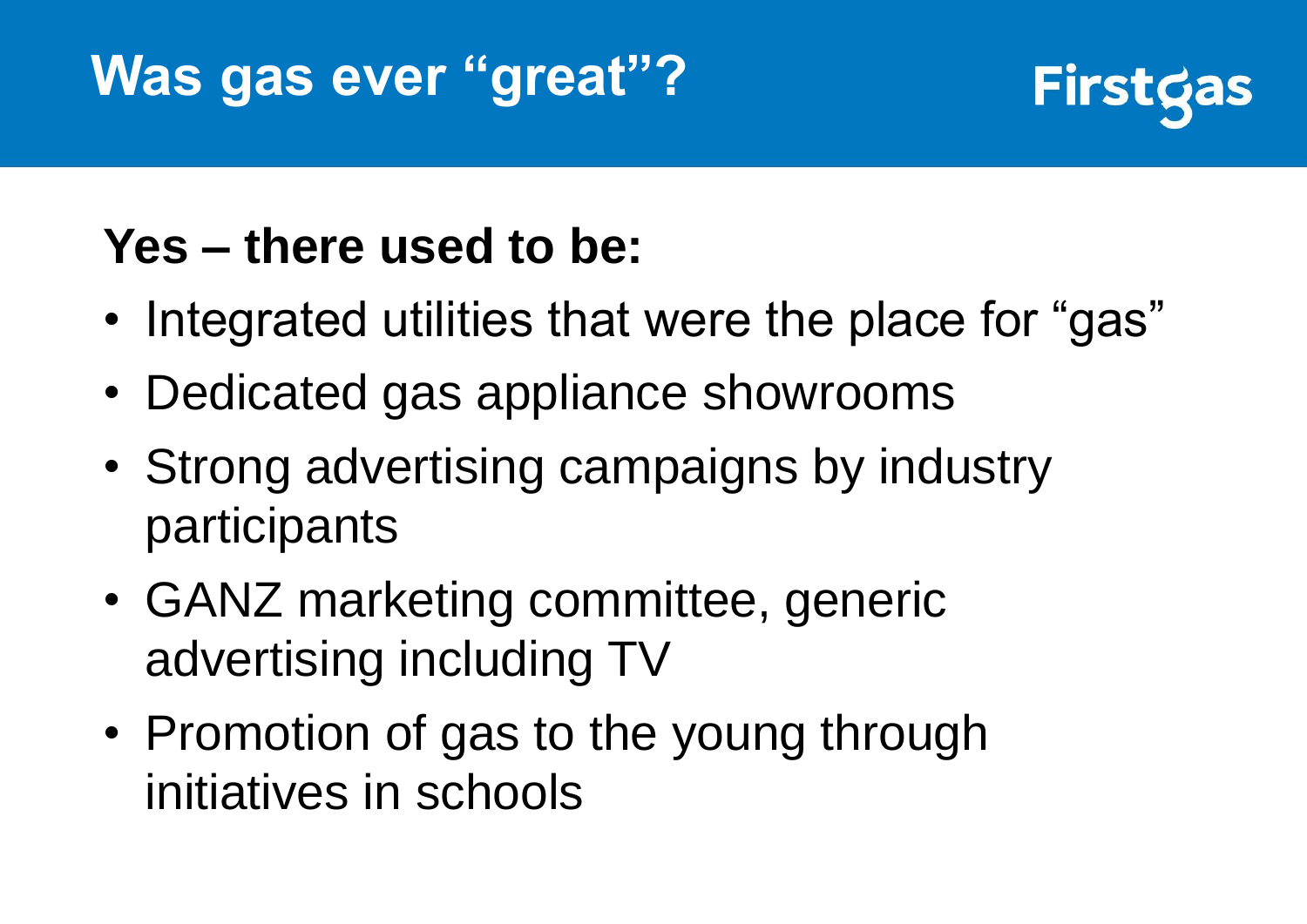## **Was gas ever "great"?**



#### **Furthermore:**

- Gas appliances had a high profile
- Gas reticulation was sought by developers
- Consumers were well informed and actively sought gas appliances
- Getting connected to gas was simple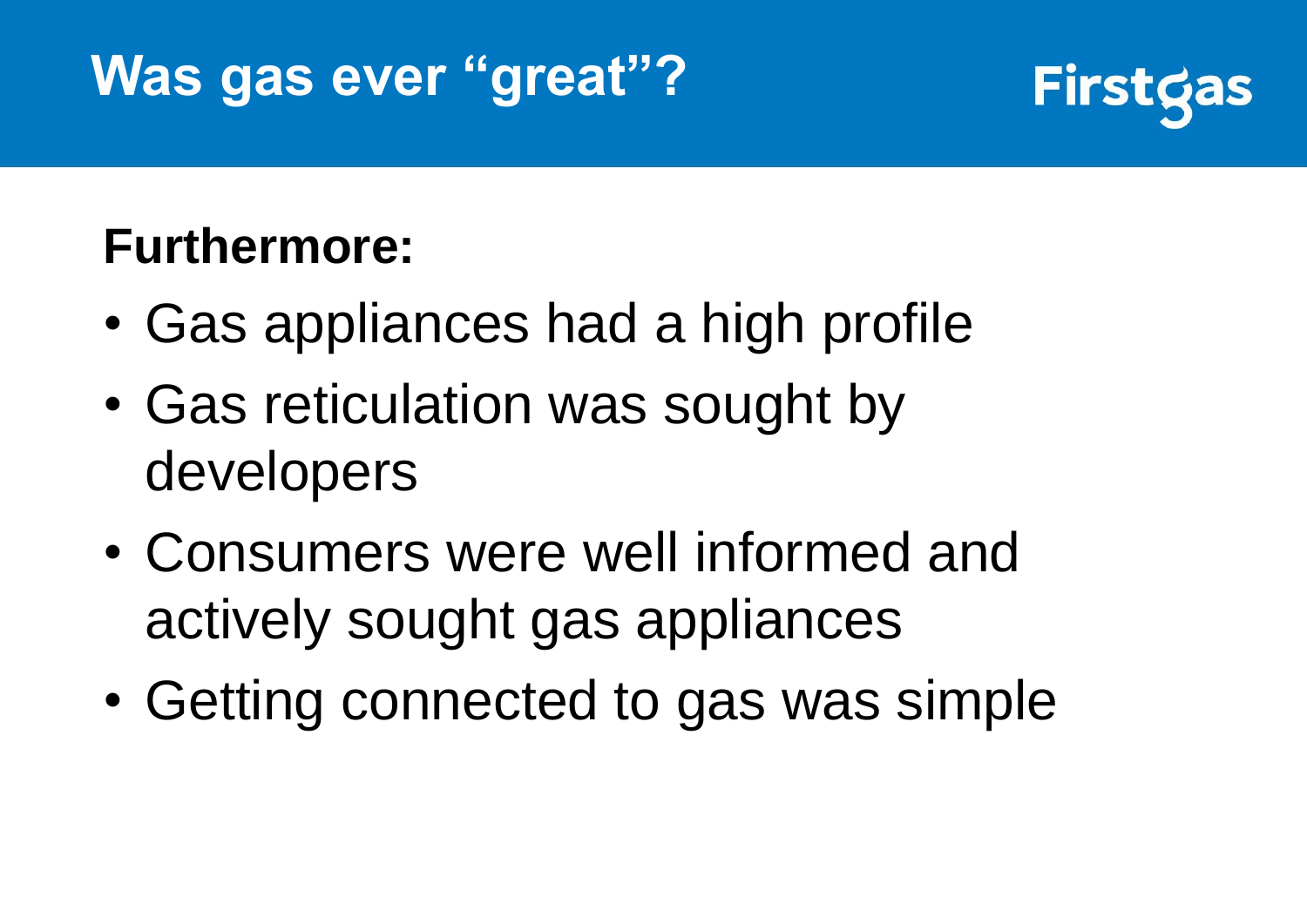## **What has changed?**



#### **Quite a lot:**

- Integrated gas companies broken up
- Dedicated showrooms disappeared
- Higher daily charges for natural gas
- High profile of competing appliances
- Less promotion of gas appliances
- Greater focus in impact of fossil fuels
- Competitive housing market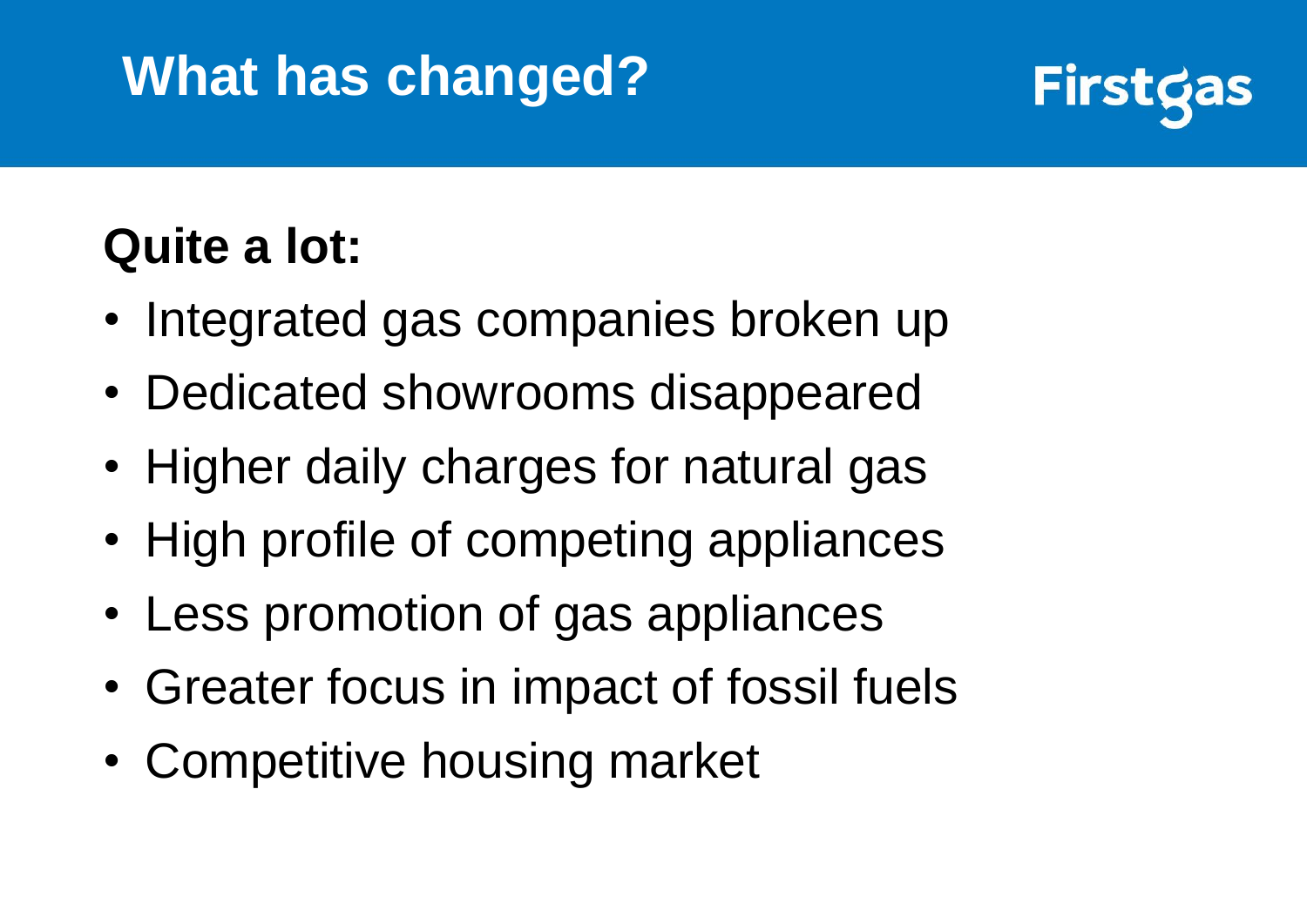

#### **Not really:**

- Gas marketplace fragmented
- Connecting to natural gas more difficult
- Reduced visibility in marketplace
- Gas appliances an "extra" in new homes
- Viewed as unneeded complication by some builders
- Fewer real gas champions in marketplace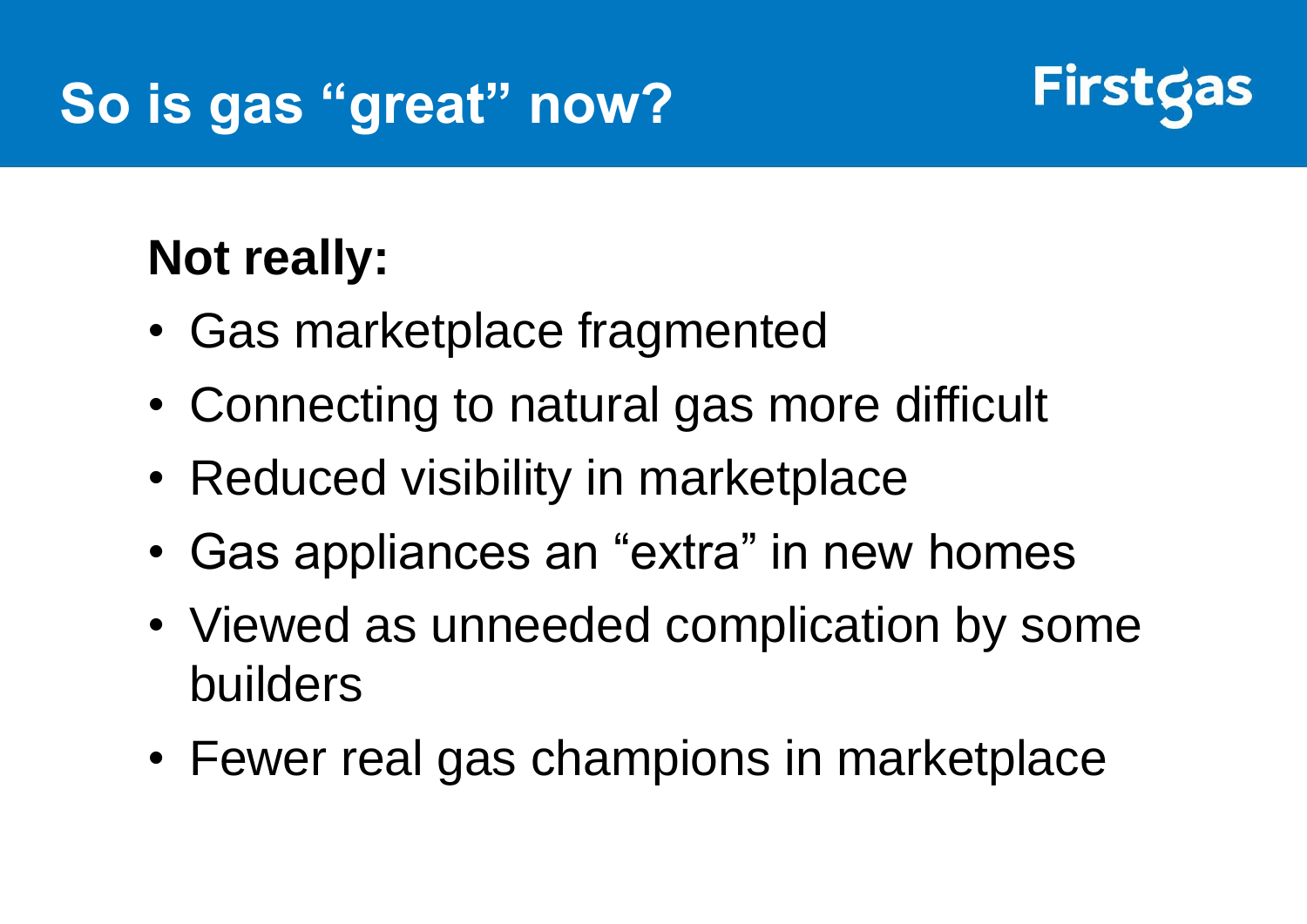### **Could gas be "great" again?**



#### **Yes:**

- The benefits of gas are the same
- Good reserves of gas for mass market
- Remains less expensive than electricity
- Gas widely available as NG or LPG
- Modern gas appliances attractive and easy to use
- All industry participants will benefit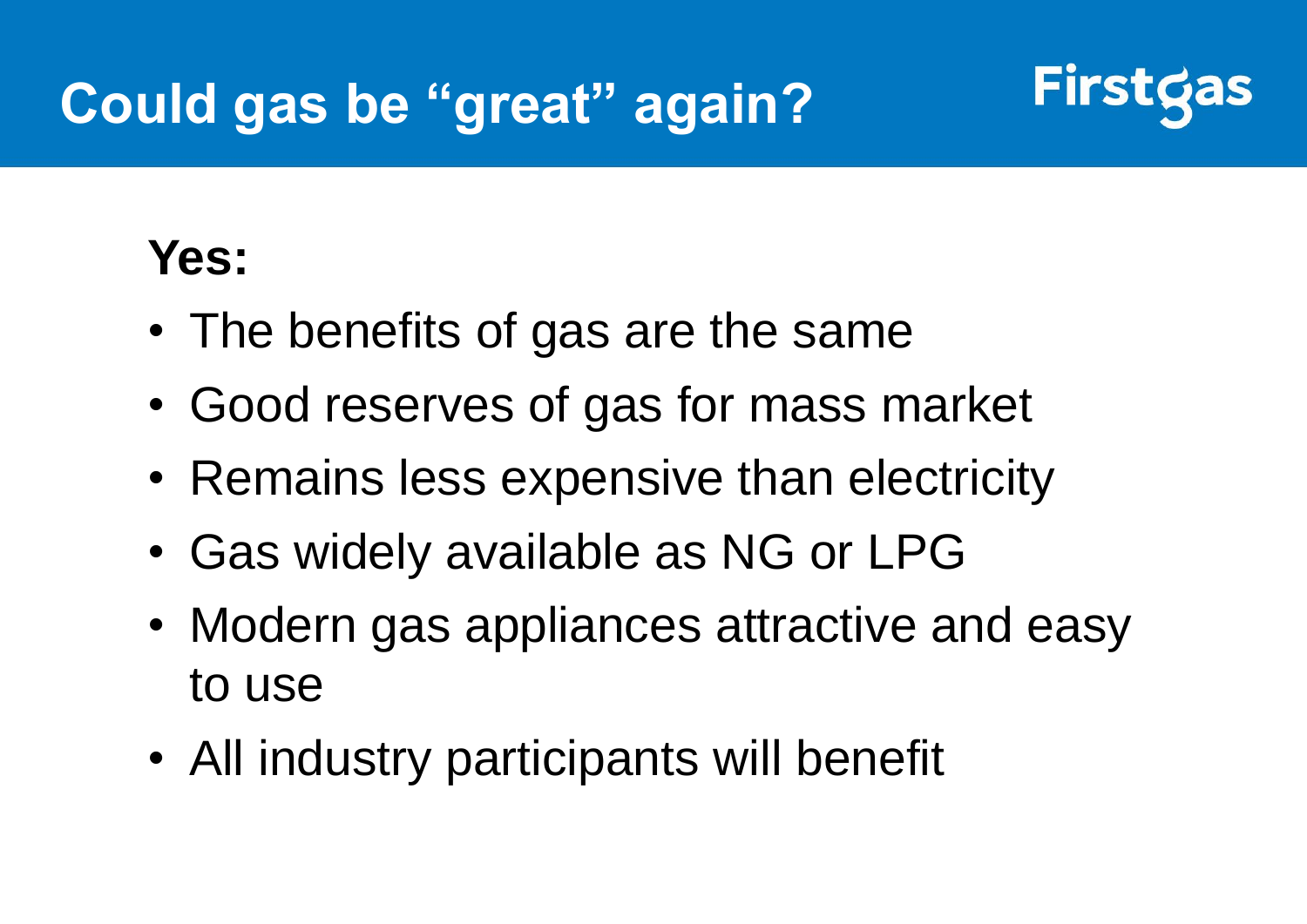

#### **United approach:**

- Generic brand or symbol for gas
- Consistent messages to marketplace
- Consistent processes across markets
- Generic promotion of gas to consumers
- Uniform information to influencers
- Attractive pricing options for appliances and connections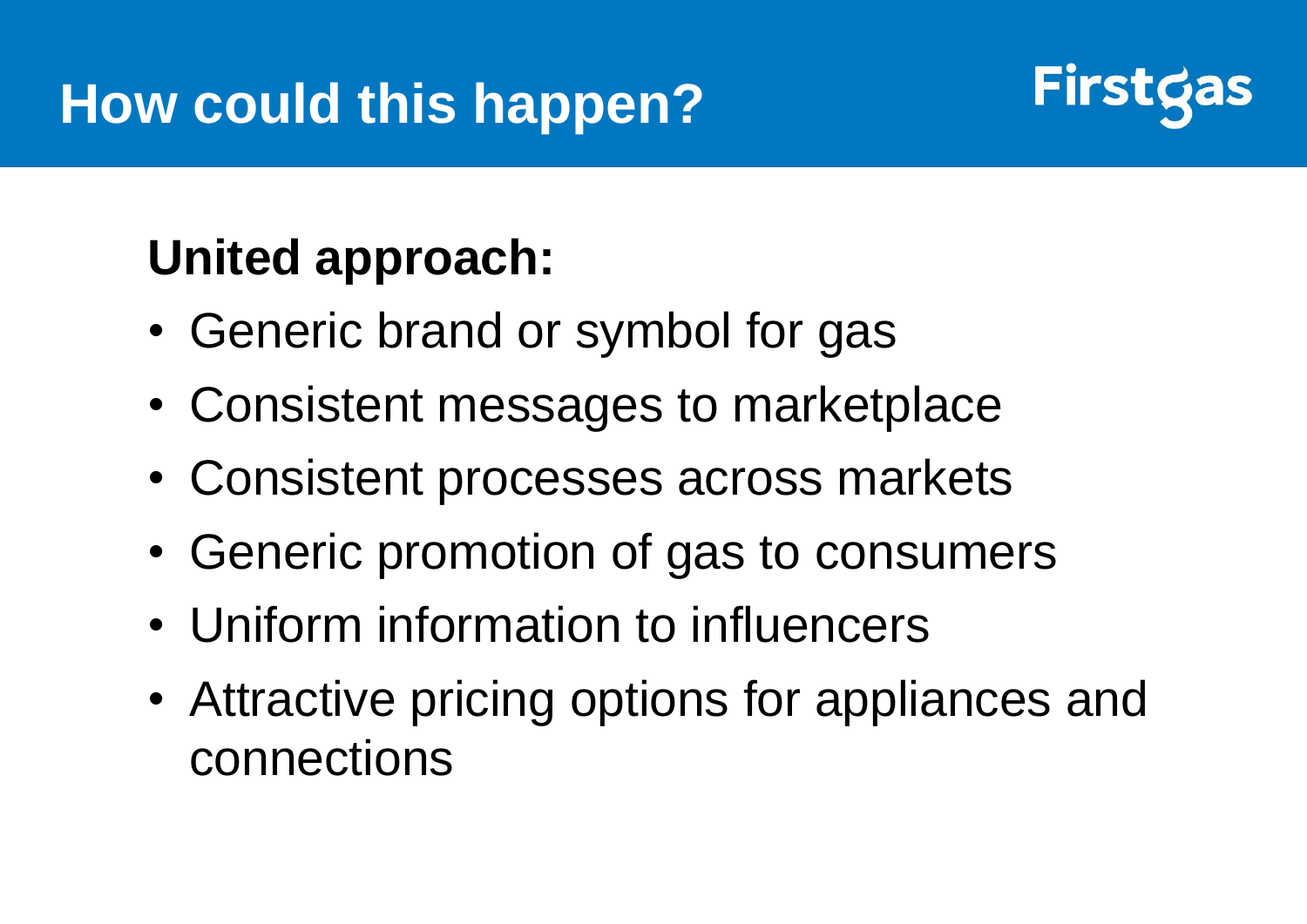# How do we make Gas Great again…

Gas is being overshadowed and not being heard.

Make the conversation about Gas.

Gas needs to be on the consideration set for Homeowners both current and future.

Who, What, Where?

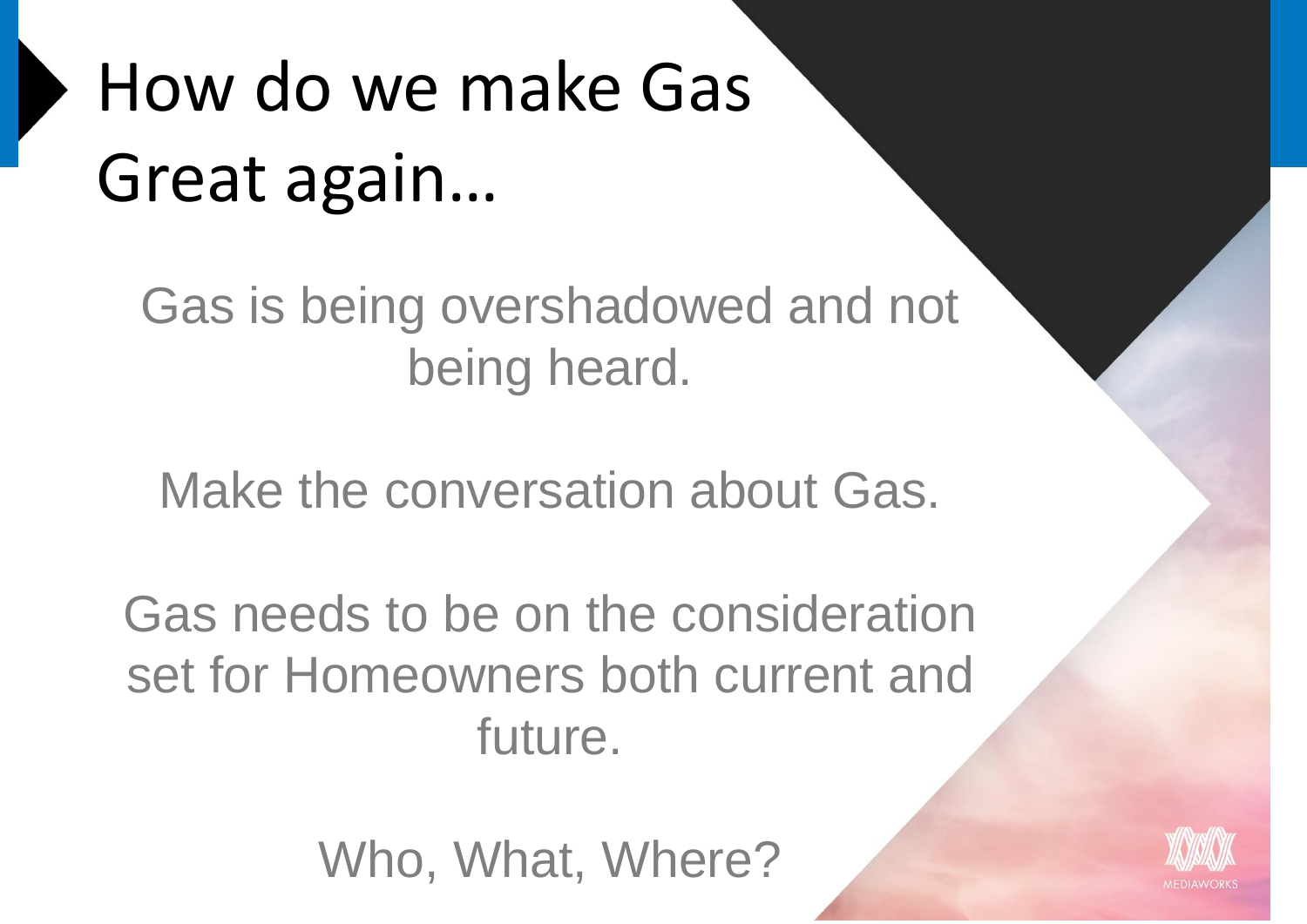## Ambassador

When faced with a decision – we often turn to/listen to someone we trust.

Let this person lead the conversation around Gas for New Zealand Homes.



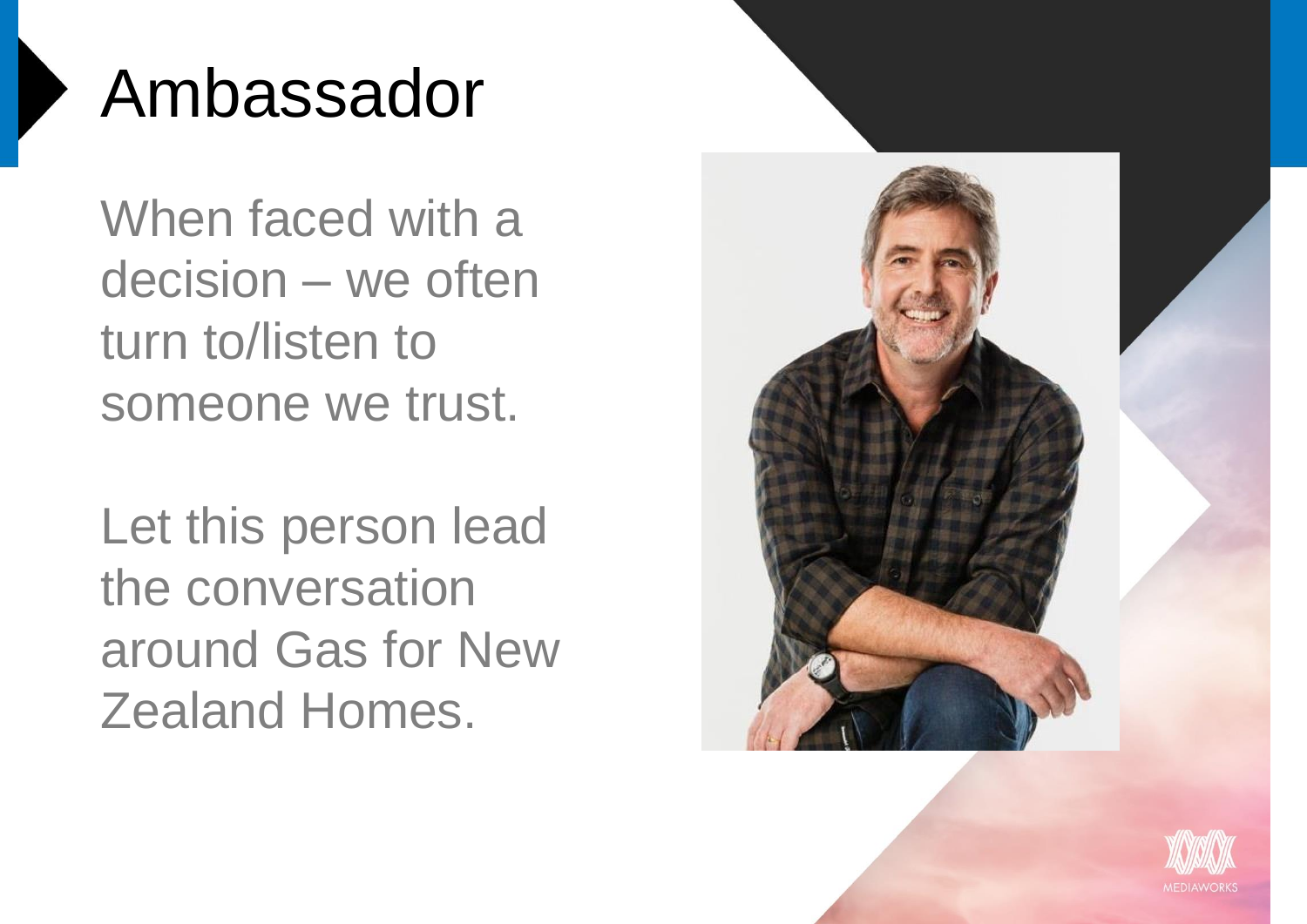## Influencers

Sometimes our toughest critics can also be our best advocates. Spokespeople from construction, design and real estate. Develop the message around them: 3<sup>rd</sup> party recommendation



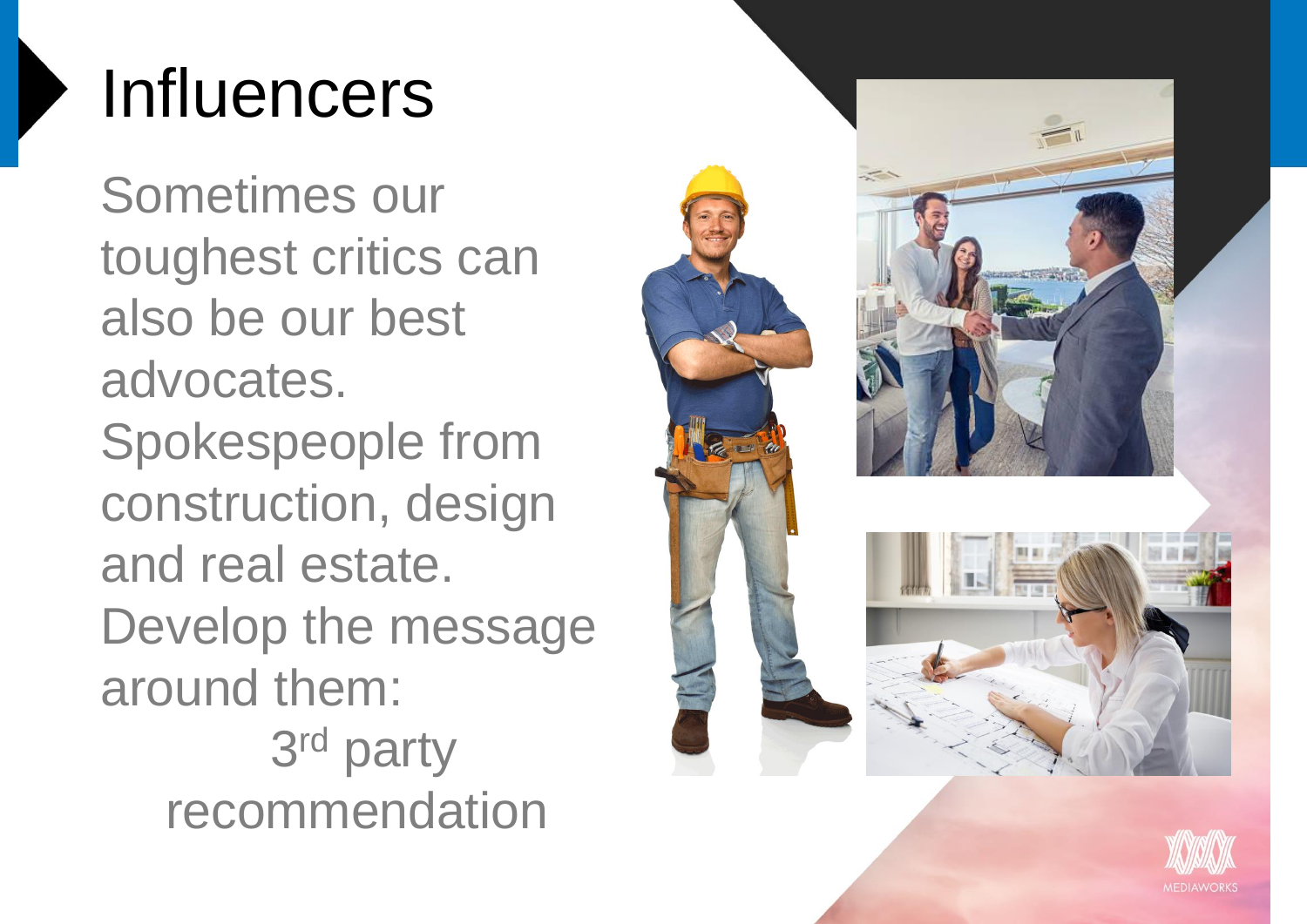## Interviews

Utilise the platforms of Talkback Radio – to build the conversation and talk to what Gas brings for New Zealanders.

Create the talk that we want people to hear.

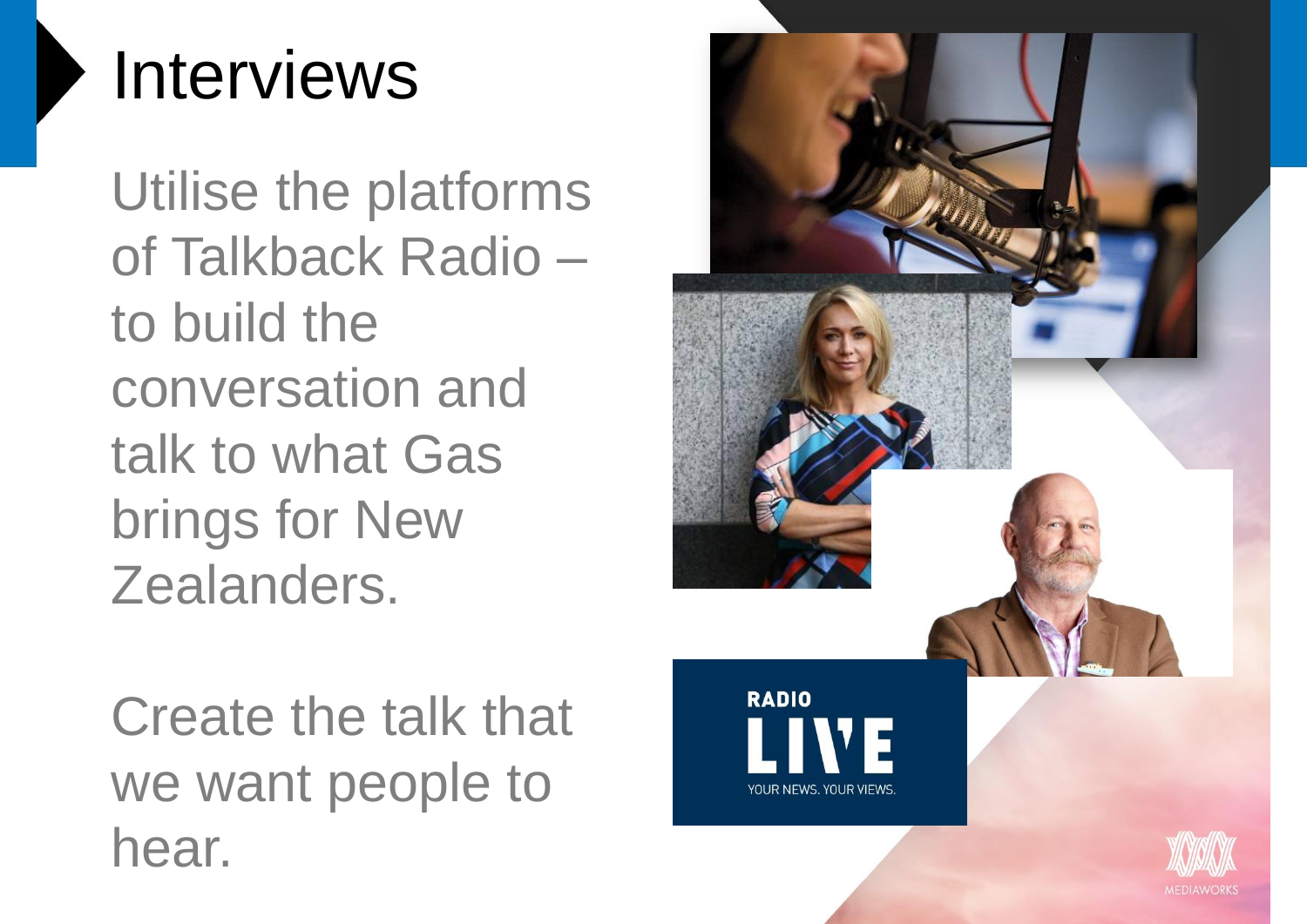

Editorially styled content that can carry the Gas message – and go into depth of the benefits this allows the Homeowner. Use video integration to

tell the story, multiple points covered and accessible to all. Build the case for Gas.

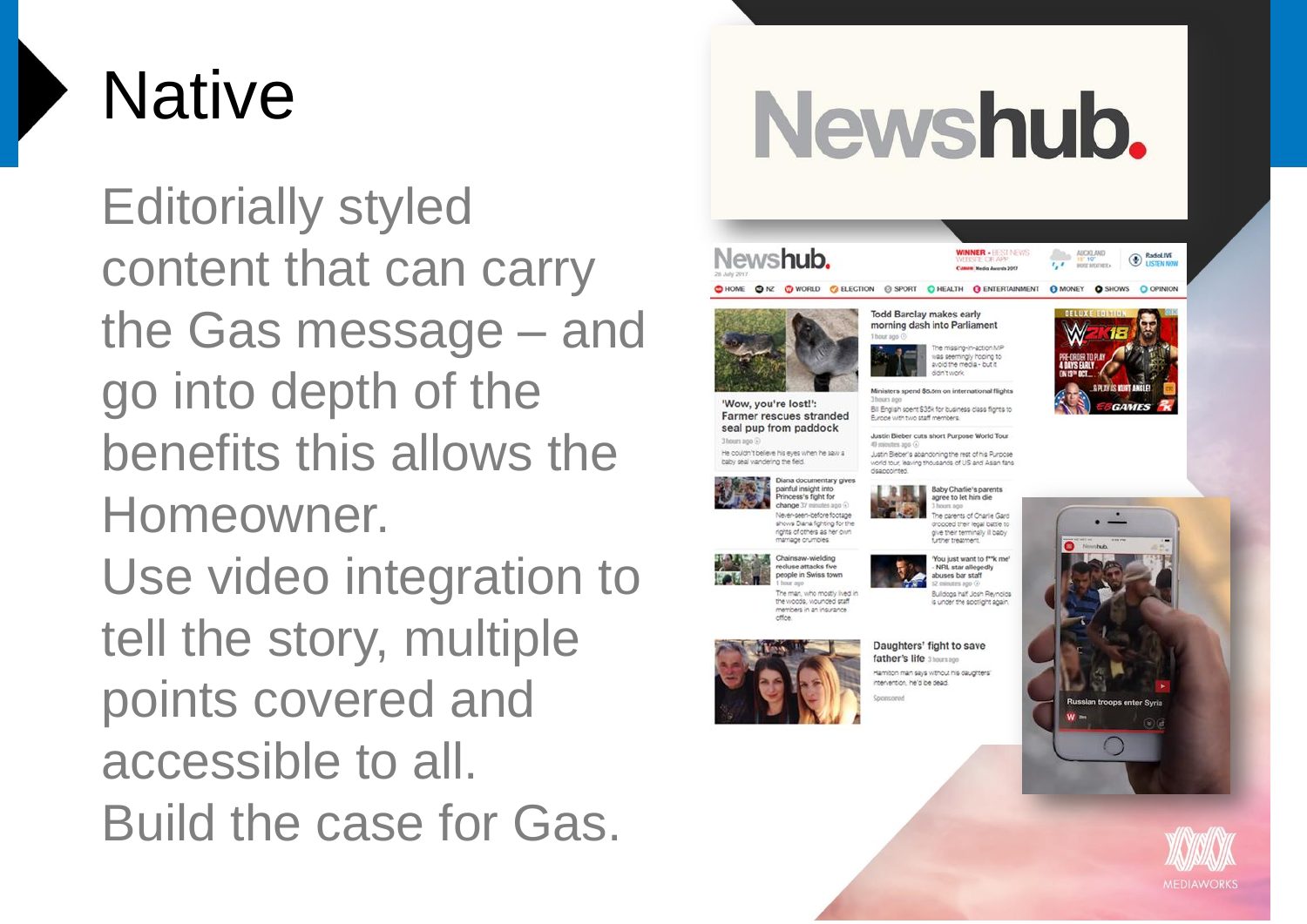# Television Integration

Working with television shows such as The Block, to demonstrate Gas over Electricity. Show Gas as part of the build process, and show what it provides to the Homeowner. Show the value added. 2 Homes with….2 Homes without – who wins?





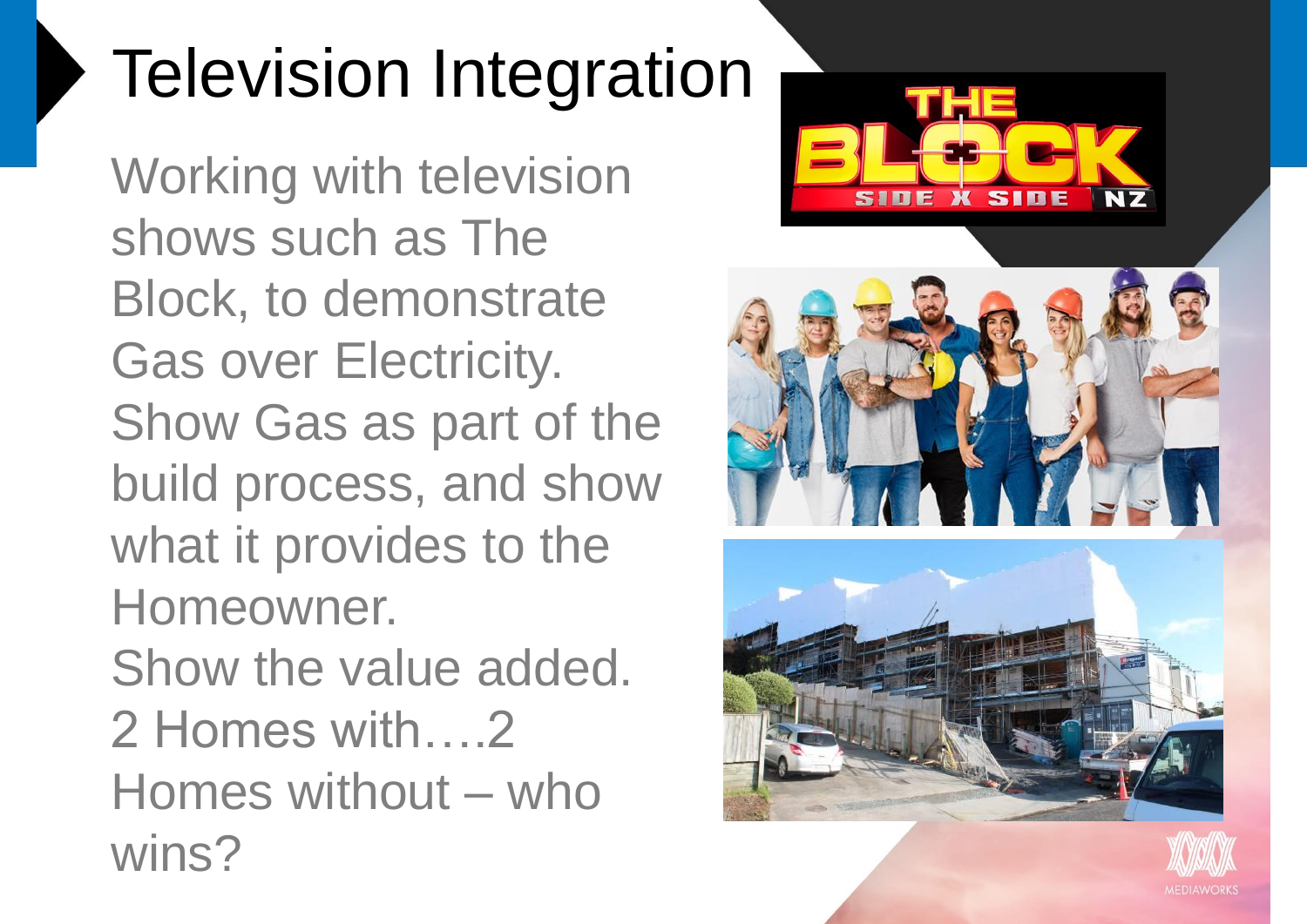

Use emotive and compelling creative that connects with New Zealanders and gives them a reason to consider Gas in their lifestyle